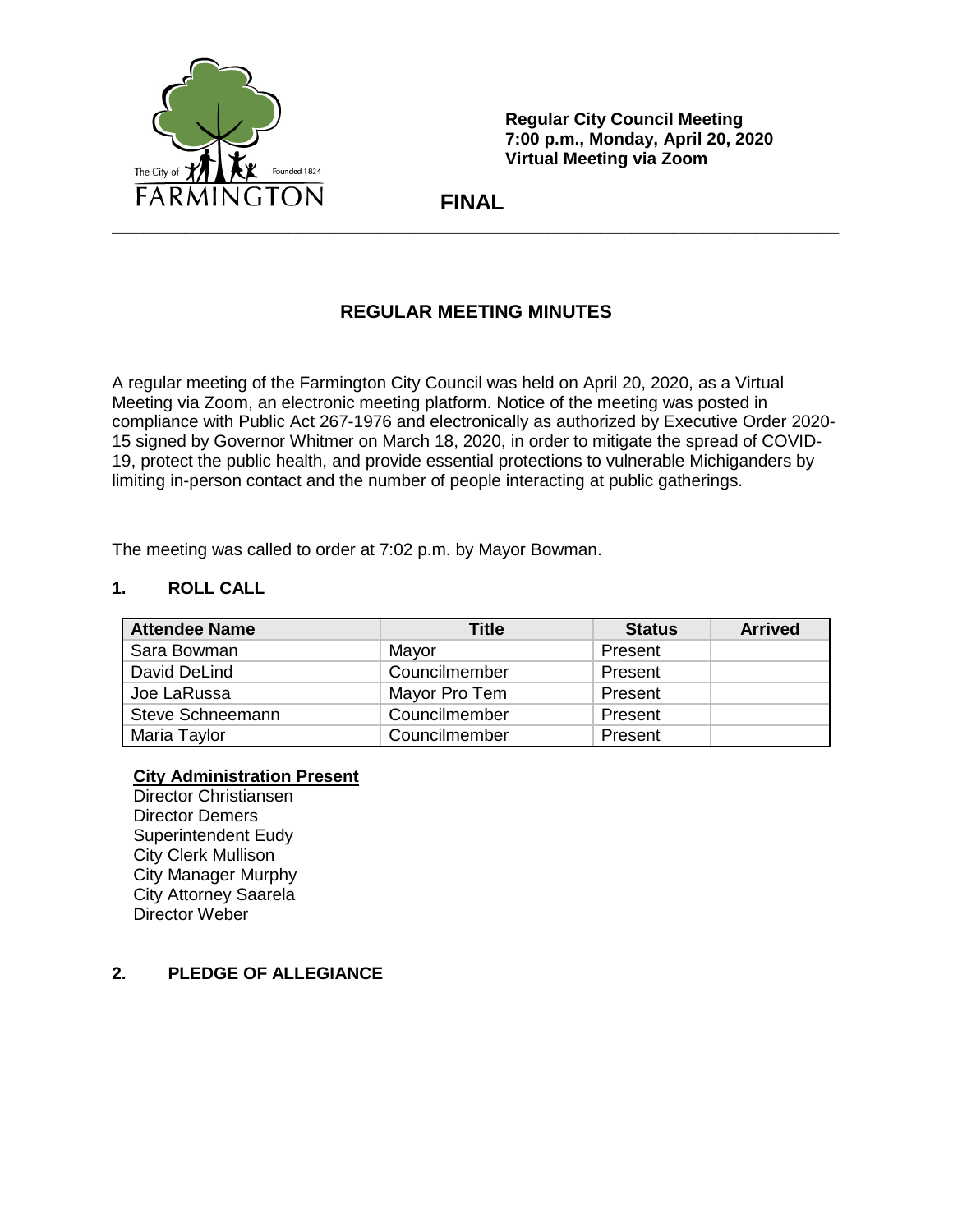## **3. APPROVAL OF ITEMS ON CONSENT AGENDA**

- **A. Accept City of Farmington Board and Commission Minutes**
- **B. City of Farmington Minutes**
	- **a. March 16, 2020 Regular**
	- **b. March 23, 2020 Special**
	- **c. April 6, 2020 Regular**
- **C. Farmington Monthly Payments Report**
- **D. Farmington Public Safety Monthly Report**
- **E. Third Quarter Building Report**
- **F. Department of Public Works Quarterly Report**
- **G. Oakwood Cemetery Rule revision section "B" No. 11**
- **H. Special Event Application: Swing Farmington**
- **I. Resolution to accept Oakland County West Nile Grant**

**Move to approve the consent agenda as amended, removing Item 3H from the Consent Agenda and adding it for discussion as Item 7C under New Business.\*\***

| <b>RESULT:</b>   | <b>APPROVED AS AMENDED [UNANIMOUS]</b>      |  |
|------------------|---------------------------------------------|--|
| <b>MOVER:</b>    | Taylor, Councilmember                       |  |
| <b>SECONDER:</b> | LaRussa, Mayor Pro Tem                      |  |
| AYES:            | Bowman, DeLind, LaRussa, Schneemann, Taylor |  |

# **4. APPROVAL OF REGULAR AGENDA**

**Move to approve the regular agenda as amended, removing consideration to approve Fireworks from Item 6A.\*\***

| <b>RESULT:</b>   | APPROVED AS AMENDED [UNANIMOUS]             |  |
|------------------|---------------------------------------------|--|
| <b>MOVER:</b>    | LaRussa, Mayor Pro Tem                      |  |
| <b>SECONDER:</b> | DeLind, Councilmember                       |  |
| AYES:            | DeLind, LaRussa, Schneemann, Taylor, Bowman |  |

# **5. DEPARTMENT HEAD COMMENT**

Brian Golden, City of Farmington Media Director, shared a portion of a video highlighting restaurants that are offering take-out services in Farmington during Governor Whitmer's "Stay Home, Stay Safe" Executive Order restrictions. It featured drone footage of the downtown and surrounding area and is available to view on the City's Vimeo channel.

Christiansen updated Council about the Small Business Loan and Grant Committee that he and Downtown Development Authority Executive Director Kate Knight have been a part of. He explained the process in allocating funds for local businesses. He also informed Council about his department's operations during the current shut down of the City Hall premises.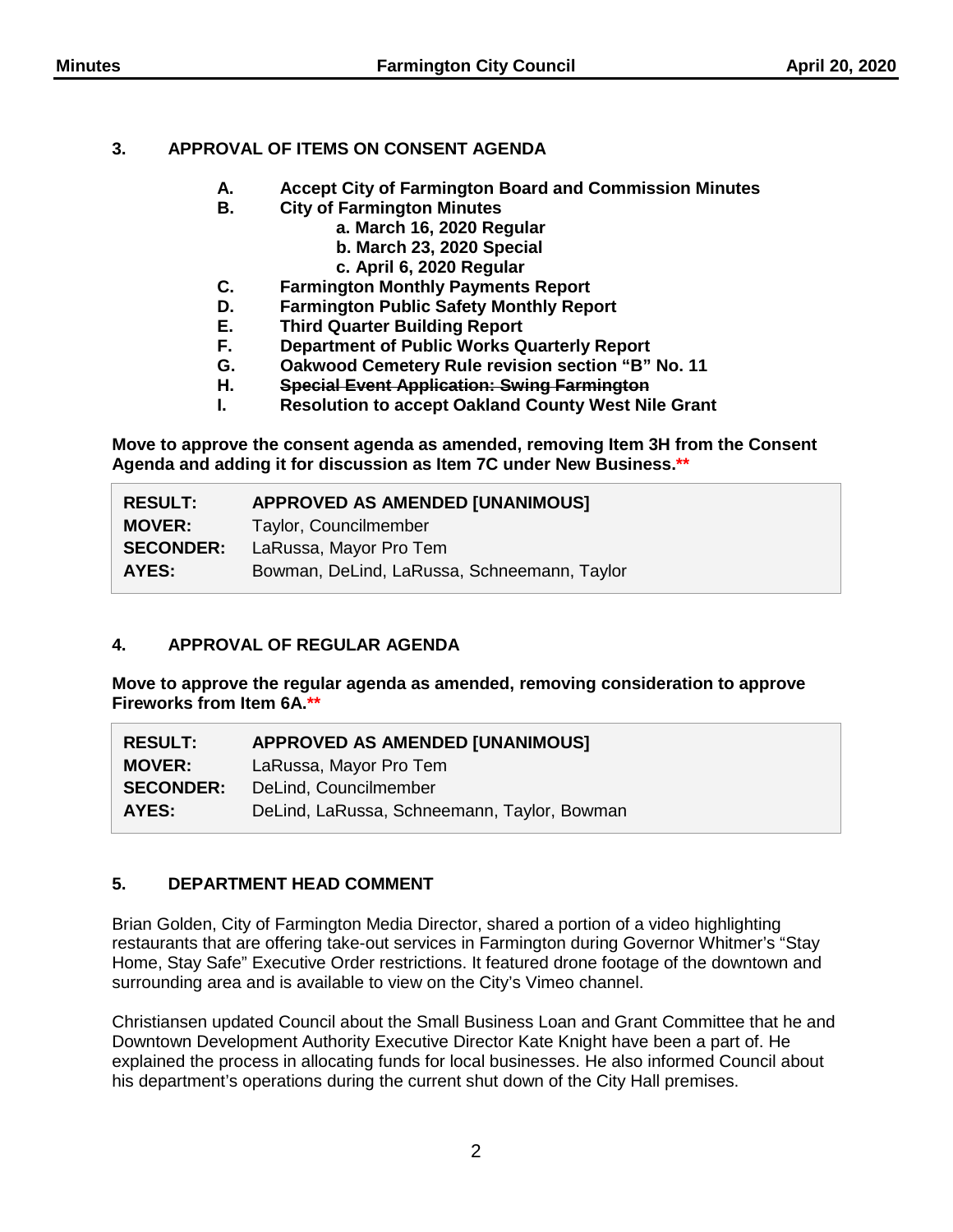Murphy let Council know that the 2020-2021 FY Proposed Budget would be available online the next day. He noted that the Table of Contents contained links to help navigate the document, and that the Budget document would also be available publically via the City's website.

## **6. PRESENTATION/PUBLIC HEARINGS**

## **A. Special Event Application: Founders Festival Beer Tent**

After receiving feedback from the community, Greater Farmington Area Chamber of Commerce Director Connor Osborn requested approval to involve the downtown business district in the Founders Festival by offering a beer tasting. He described plans to hold a beer tasting at Riley Park on the Saturday evening of the Founders Festival. He also spoke about operating the event safely in light of current restrictions and social distancing recommendations.

Schneemann asked Osborn whether he had consulted with the Downtown Development Authority Executive Director Kate Knight, the DDA Board, and Farmers Market Master Walt Gajewski. Osborn said that he had not communicated recently with Knight and Gajewski, but that they had supported it in the past.

Discussion ensued concerning whether music would be involved, what the procedure for obtaining an additional liquor license might be, safety concerns, and the rather strict rules that would need to be in place in regards to ingress and egress to the tasting venue.

Bowman appreciated Osborn bringing an option in response to listening to all that had been previously expressed about involving the downtown in some aspect of the Founders Festival plans. She noted that safety and guidelines associated with the event should be paramount.

**Move to approve the Farmington Area Chamber of Commerce Special Event Application for a beer tasting in Riley Park and the Sundquist Pavilion on the Saturday of Founders Festival from 6-9 p.m., whenever that may happen for 2020.\*\***

| <b>RESULT:</b>   | <b>APPROVED AS AMENDED [UNANIMOUS]</b>      |
|------------------|---------------------------------------------|
| <b>MOVER:</b>    | Taylor, Councilmember                       |
| <b>SECONDER:</b> | LaRussa, Mayor Pro Tem                      |
| AYES:            | LaRussa, Schneemann, Taylor, Bowman, DeLind |

# **B. Public Hearing for Drake Park Facilities Improvement Grant submittal**

Jessica Howard of OHM explained plans for improving Drake Park and displayed a slide of proposed changes and enhancements to the park. Bowman mentioned that the project was something that Council had been working toward for a long time and that it was good to see it come to fruition.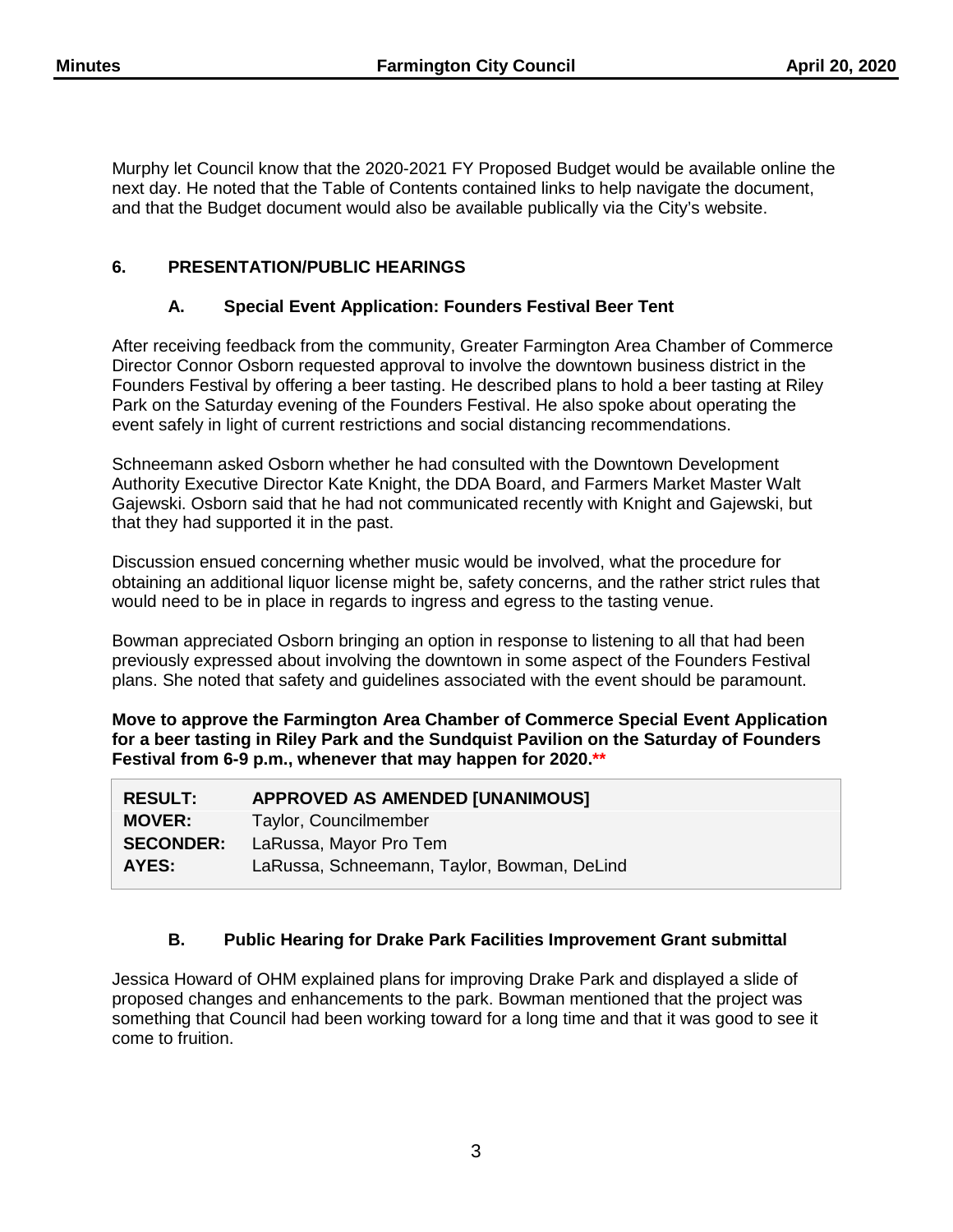Schneemann asked Murphy whether the funding in the grants had anything to do with improvements to the structures such as the bathrooms in the park, and Murphy assured him

that it did not. In response to another question from Schneemann, Howard explained that a more detailed construction document would be produced after the conceptual one had been submitted for the grant(s). She also gave a more detailed explanation of the difference between the two grants and explained that we would only be awarded one or the other.

DeLind asked whether submitting for both grants might introduce a risk to be given the lesser grant, and Howard replied that there was no risk in that.

LaRussa asked about removing the tennis courts and maximizing the grant by keeping that asset, and Murphy explained that the removal was based on cost. Schneemann asked whether the grant would preclude the City from adding tennis courts at a later date and was told that further improvements could be added, but would be on the City to fund. Weber added that the Parks and Recreation Master Plan indicated that there were more than enough tennis courts available to residents without the Drake Park courts and that the space cleared might then be used for something the Master Plan indicated the City did not have enough of, such as basketball or volleyball courts. Discussion ensued.

#### **Move to open Public Hearing for Drake Park Facilities Improvement Grant submittal.\*\***

| <b>RESULT:</b>   | <b>APPROVED AS PRESENTED [UNANIMOUS]</b>    |  |
|------------------|---------------------------------------------|--|
| <b>MOVER:</b>    | LaRussa, Mayor Pro Tem                      |  |
| <b>SECONDER:</b> | Taylor, Councilmember                       |  |
| AYES:            | Schneemann, Taylor, Bowman, DeLind, LaRussa |  |

Public hearing was opened at 7:45 pm. No public comment was heard.

**Move to close Public Hearing for Drake Park Facilities Improvement Grant submittal.\*\***

| <b>RESULT:</b>   | APPROVED AS PRESENTED [UNANIMOUS] |
|------------------|-----------------------------------|
| <b>MOVER:</b>    | LaRussa, Mayor Pro Tem            |
| <b>SECONDER:</b> | Taylor, Councilmember             |

Public hearing was closed at 7:46 pm.

## **7. NEW BUSINESS**

## **A. Consideration to approve purchase of Public Safety vehicle**

Director Demers requested the purchase of one (1) 2020 Ford Explorer to replace the Public Safety Director's administration vehicle which was purchased in 2017. The request is for the FY 20/21 budget and the vehicle would not be purchased until after July 1, 2020. The purchase is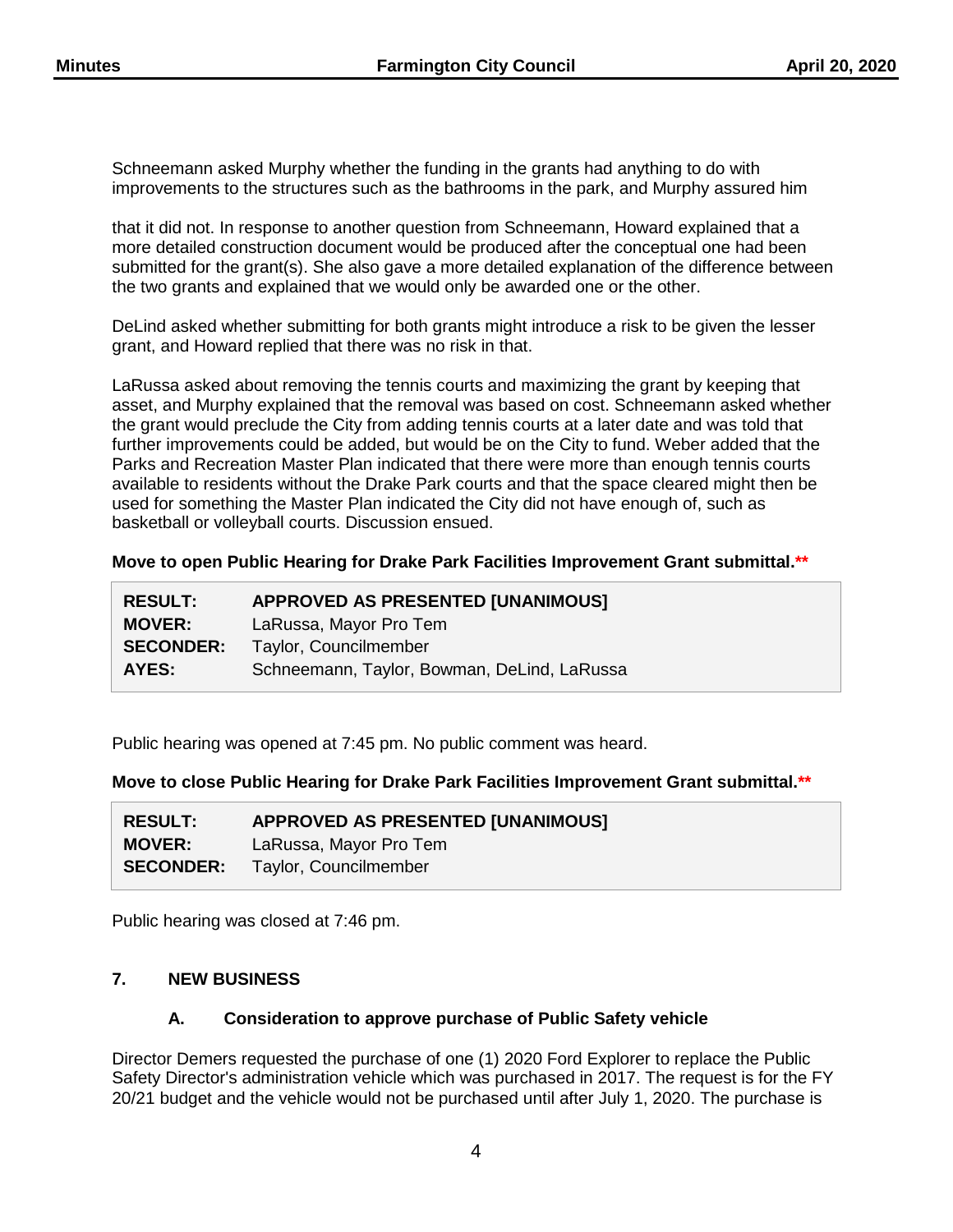part of the ongoing replacement program for public safety administrative vehicles. Signature Ford has provided a list price of \$29,208.00. Competitive bid prices were obtained from Gorno Ford (\$29,727) and Jorgensen Ford (\$32,091).

The Public Safety department replaces one (1) administration vehicle every three years. The department has not replaced an administrative vehicle since FY 17/18. This vehicle will be paid for using funding from the drug forfeiture account (345-958.001).

LaRussa asked what other uses for the drug forfeiture account could be put toward instead of this purchase. Demers explained that the forfeiture funds are specifically designated for law enforcement purposes and could not be used to make up City shortfalls during the pandemic. He stated that the scheduled purchase, use, and subsequent passing down through the department of vehicles was the best use of the funds.

**Move to approve FY 2020/21 budget request to purchase one (1) 2020 Ford Explorer from Signature Ford in the amount of \$29,208.00.\*\***

| <b>RESULT:</b>   | <b>APPROVED AS PRESENTED [UNANIMOUS]</b>    |
|------------------|---------------------------------------------|
| <b>MOVER:</b>    | Schneemann, Councilmember                   |
| <b>SECONDER:</b> | Delind, Councilmember                       |
| AYES:            | Bowman, DeLind, LaRussa, Schneemann, Taylor |

#### **B. Consideration to award the Bel-Aire Sanitary Sewer Lining Project to Pipeline Management Company Incorporated**

Superintendent Eudy stated that Administration and the engineers at Orchard Hiltz & McCliment (OHM) have reviewed the City of Farmington sanitary sewer system condition. The area in the most critical need of improvement is in the Bel-Aire Subdivision since the sanitary sewer system there is approximately 65 years old. Several years ago a sanitary sewer repair project addressed most of the sanitary sewers which needed repairs in preparation for this area to be Cured In Place Pipe lined (CIPP). A total of four (4) bids were received from Granite Inliner LLC, Inland Water Pollution Control Inc., DVM Utilities Inc., and Pipeline Management Company Inc.

This project will include CIPP lining of nearly 13,000 lineal feet of 8 inch diameter to 15 inch diameter sanitary and storm sewers, open cut repairs of the sanitary sewer system, and manhole bench repairs to improve effluent flows. The CIPP lining will extend the life expectancy of the sewer 50 years and reduce the ground water infiltration and root intrusion (I/I) in one of the most problematic areas of the City.

OHM recommended awarding the project to Pipeline Management Company Incorporated in the amount not to exceed \$1,036,115.74 which represents the contract of \$941,923.40 and a contingency of 10% for unforeseen issues.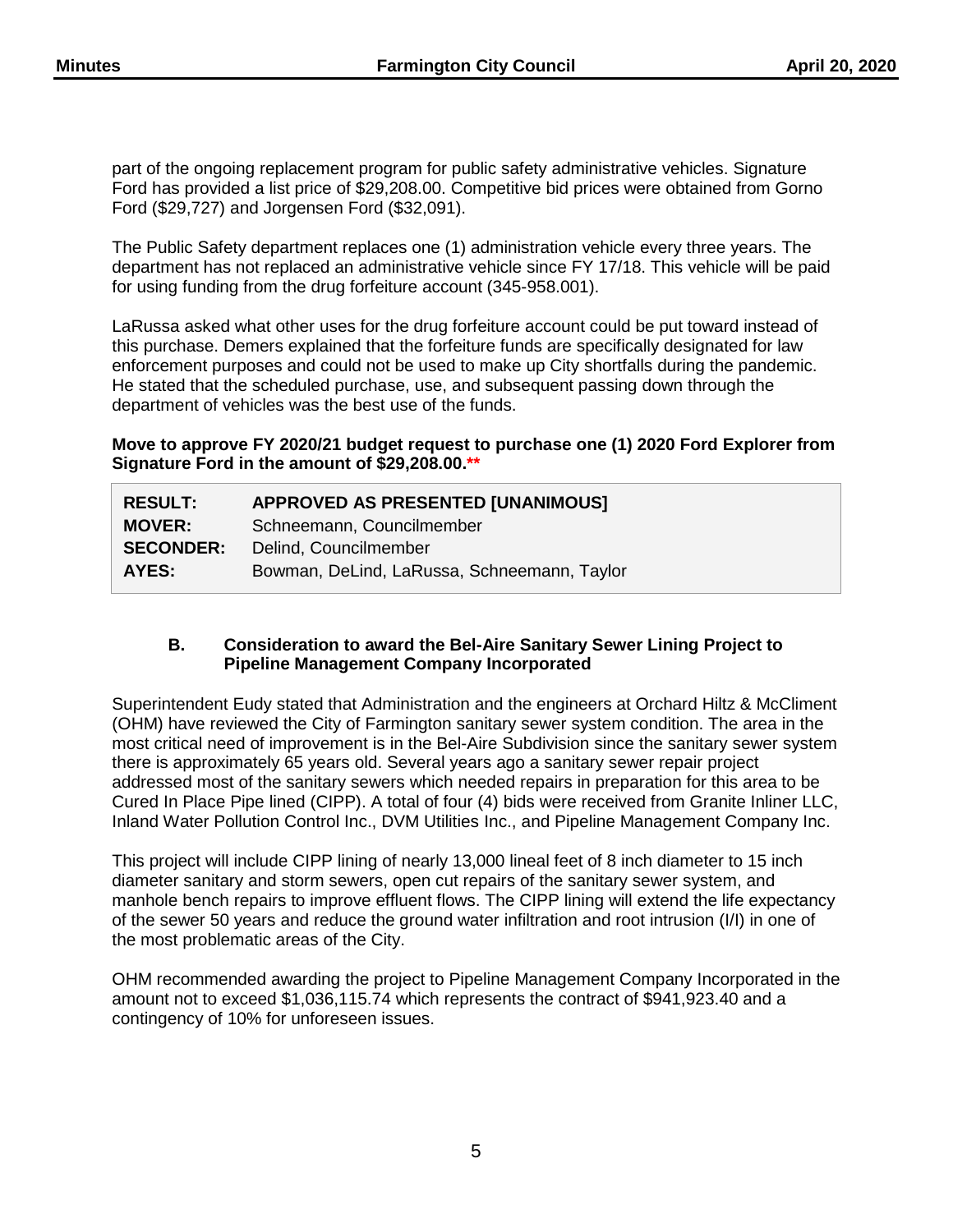Bowman complimented Eudy on the use of the contract to get additional pipe included in this proposal.

**Move to award the Bel-Aire Sanitary Sewer Lining Project in the amount of \$941,923.40 with a 10% contingency fund for a total amount of \$1,036,115.74 to Pipeline Management Company Incorporated of Milford, Michigan; to direct the City Engineer and City Attorney to finalize the Project Agreement and all related documents; and to authorize the City Manager to sign the Project Agreement and related documents.\*\***

| <b>RESULT:</b>   | <b>APPROVED AS PRESENTED [UNANIMOUS]</b>    |  |
|------------------|---------------------------------------------|--|
| <b>MOVER:</b>    | LaRussa, Mayor Pro Tem                      |  |
| <b>SECONDER:</b> | Schneemann, Councilmember                   |  |
| AYES:            | DeLind, LaRussa, Schneemann, Taylor, Bowman |  |

# **C. Discussion on Special Event Application: Swing Farmington**

Taylor asked for this item to be removed from the consent agenda to discuss plans for contingencies in schedule because of Governor Whitmer's "Stay Home, Stay Safe" Executive Order. She indicated that she wanted to make clear that Farmington is not endorsing that everybody get together even though conditions may not be safe to do so.

Schneemann pointed out that the application states that the events would be scheduled "to begin on or after May 7 when the Governor's Stay Home Stay Safe Executive Order prohibiting such activities is rescinded" and asked Taylor whether there was something else she was intending to highlight. Bowman clarified Taylor's reference, and Schneemann still felt it was unnecessary to change the request. LaRussa wondered what the evolution of the Governor's Executive Order would be and suggested that the application be tabled until the next Council meeting. Schneemann said that he loved the event and was appreciative of Alexander Steward and all that he does, but that he did agree that it would be difficult to meet social distancing requirements while swing dancing. He also advocated a wait and see attitude.

Bowman added that these are strange and unprecedented times, and that she believes having something to look forward to provides something that helps her get through this. However, public safety must be paramount and she intends Farmington to be at the forefront in following CDC, Governor's Office, and other expert guidelines. She recognized that Steward needed time to put plans in place for the season, but she wants to say yes with a contingency that this will not happen until all the orders are lifted.

# **Move to table issue to May 4th meeting.\*\***

| <b>RESULT:</b>   | <b>APPROVED AS AMENDED [UNANIMOUS]</b> |
|------------------|----------------------------------------|
| <b>MOVER:</b>    | LaRussa, Mayor Pro Tem                 |
| <b>SECONDER:</b> | DeLind, Councilmember                  |
| AYES:            | DeLind, LaRussa, Taylor                |
| <b>NAYS:</b>     | Bowman, Schneemann                     |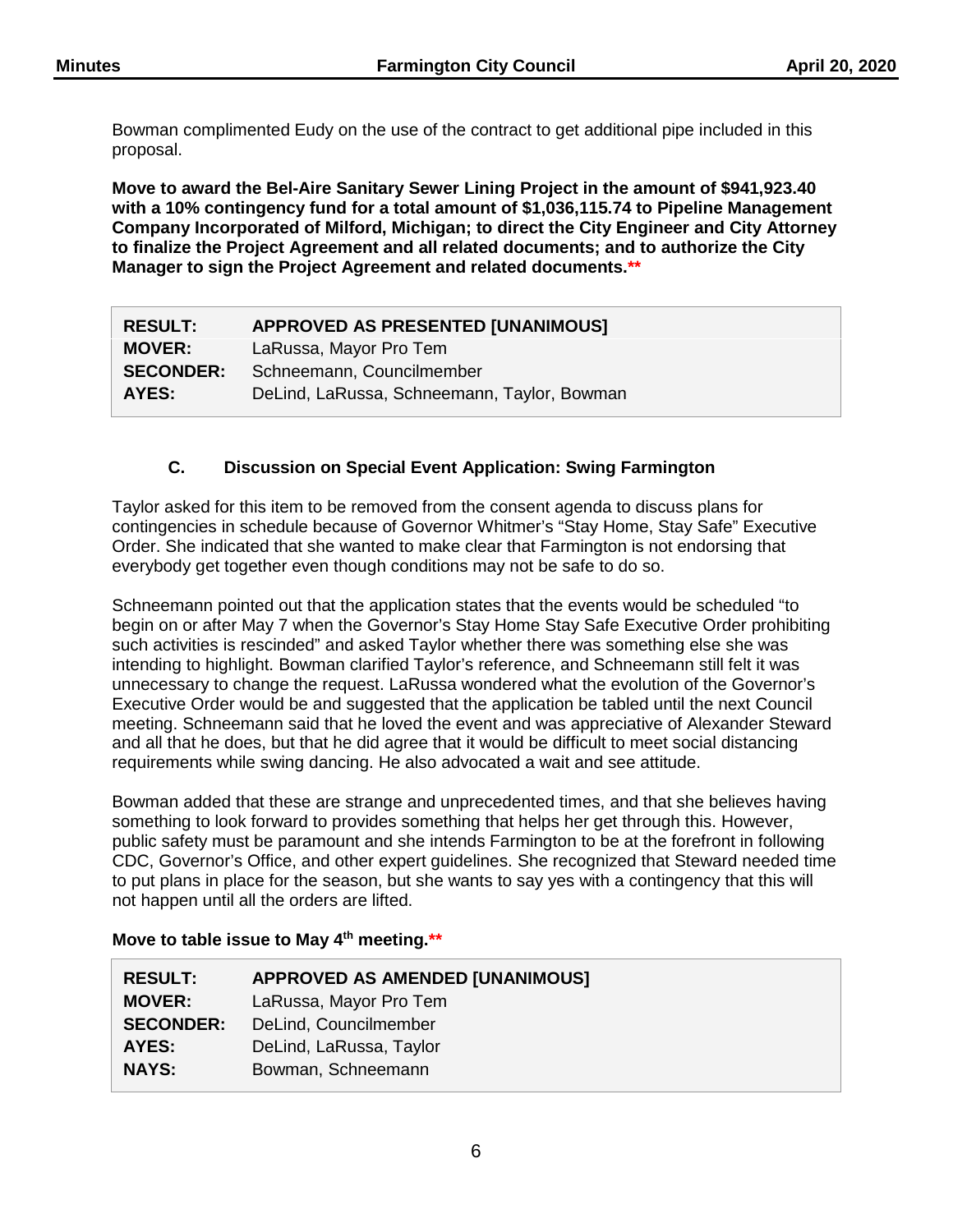## **8. PUBLIC COMMENT**

No public comment was heard.

## **9. CITY COUNCIL COMMENT**

DeLind explained that his vote to table the Swing Farmington Special Event Application was because as the COVID-19 pandemic continues to affect our lives, he would like more information before supporting a public gathering. He agreed that it was important to have things like this to look forward to, but felt Council needed to understand more about how public spaces are going to open up before approval of something that encouraged gathering.

LaRussa gave kudos to all City Administration who are still finding ways to creatively work around the circumstances, especially high praise for the quality of services that are happening. He noted that administering a city couldn't possibly be easy in the present circumstances and thanked staff for all they were doing to keep things moving during the pandemic.

Taylor clarified why she voted to move consideration of Swing Farmington for discussion later in the meeting. She stated that she loved Swing Farmington and is looking forward to dancing there as well when it is safe. She requested that Council hold a discussion about what giving permission for public gatherings would mean for this and other events that come for approval in the near future.

Bowman asked all to take a moment and think about how this COVID-19 pandemic has impacted each and every one of us individually and as a community. She acknowledged that we are living through history, and that we all need to exhibit empathy, kindness, and patience for each other.

## **10. ADJOURNMENT**

#### **Move to adjourn the meeting.**

| <b>RESULT:</b>   | APPROVED AS PRESENTED [UNANIMOUS] |
|------------------|-----------------------------------|
| <b>MOVER:</b>    | Taylor, Councilmember             |
| <b>SECONDER:</b> | DeLind, Councilmember             |

Meeting adjourned 8:20 p.m.